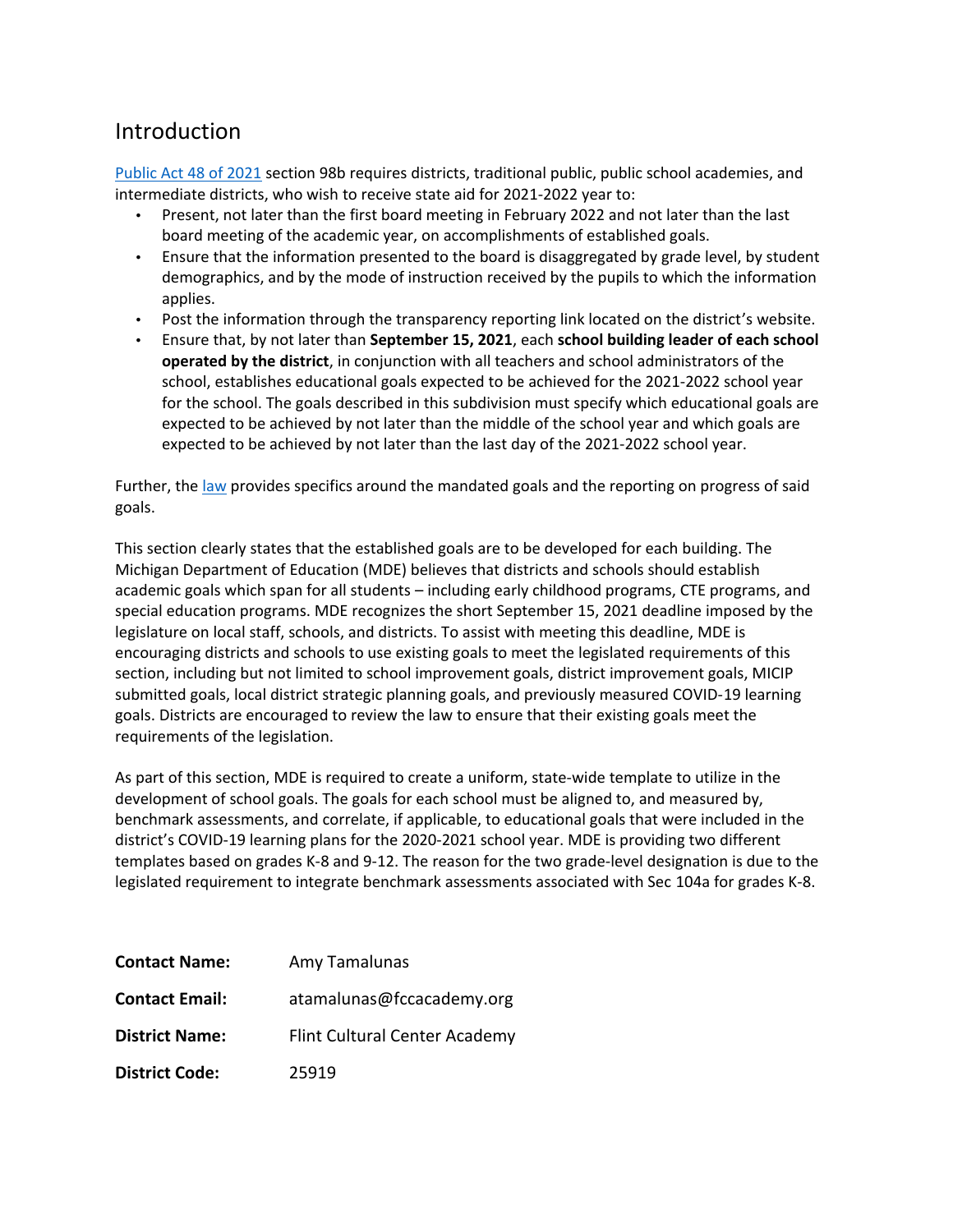# K-8 School/Grade-Level Goal

**District Name:** Flint Cultural Center Academy

**School Name:** Flint Cultural Center Academy

**Building Leader:** Eric Lieske

**Academic goals must be related to, and measured by, benchmark assessments as required by section 104a of Public Act 48 of 2021.**

| <b>Goal Category</b>                                                          | <b>Goal Related to</b><br><b>Student</b><br><b>Achievement or</b><br>Growth on K-8<br><b>Benchmarks</b>                                                           | Assessment<br>(Name)       | Benchmark   Related to either student<br>achievement or growth on<br>benchmark assessments<br>(Achievement or Growth) | <b>Aligned to</b><br>COVID-19<br><b>Learning Plan</b><br>from 2020-21<br>(Y/N) |
|-------------------------------------------------------------------------------|-------------------------------------------------------------------------------------------------------------------------------------------------------------------|----------------------------|-----------------------------------------------------------------------------------------------------------------------|--------------------------------------------------------------------------------|
| Middle of the Year Reading<br>Goal Middle of the Year<br><b>Reading Goal</b>  | All students will<br>demonstrate<br>adequate mid-year<br>progress on the fall<br>to winter NWEA<br><b>MAP Reading</b><br>assessment                               | <b>NWEA MAP</b><br>Reading | Growth                                                                                                                | Yes                                                                            |
| Middle of the Year<br>Mathematics Goal Middle of<br>the Year Mathematics Goal | All students will<br>demonstrate<br>adequate mid-year<br>progress on the fall<br>to winter NWEA<br><b>MAP Math</b><br>assessment                                  | <b>NWEA MAP</b><br>Math    | Growth                                                                                                                | Yes                                                                            |
| End of Year Reading Goal                                                      | All students will<br>make adequate<br>yearly progress in<br>reading as measured<br>by the NWEA MAP<br>reading assessment<br>fall to spring<br>assessment results. | <b>NWEA MAP</b><br>Reading | Growth                                                                                                                | Yes                                                                            |
| End of Year Mathematics<br>Goal End of Year<br><b>Mathematics Goal</b>        | All students will<br>make adequate<br>yearly progress in<br>math as measured<br>by the NWEA MAP<br>Math assessment<br>fall to spring<br>assessment results.       | <b>NWEA MAP</b><br>Math    | Growth                                                                                                                | Yes                                                                            |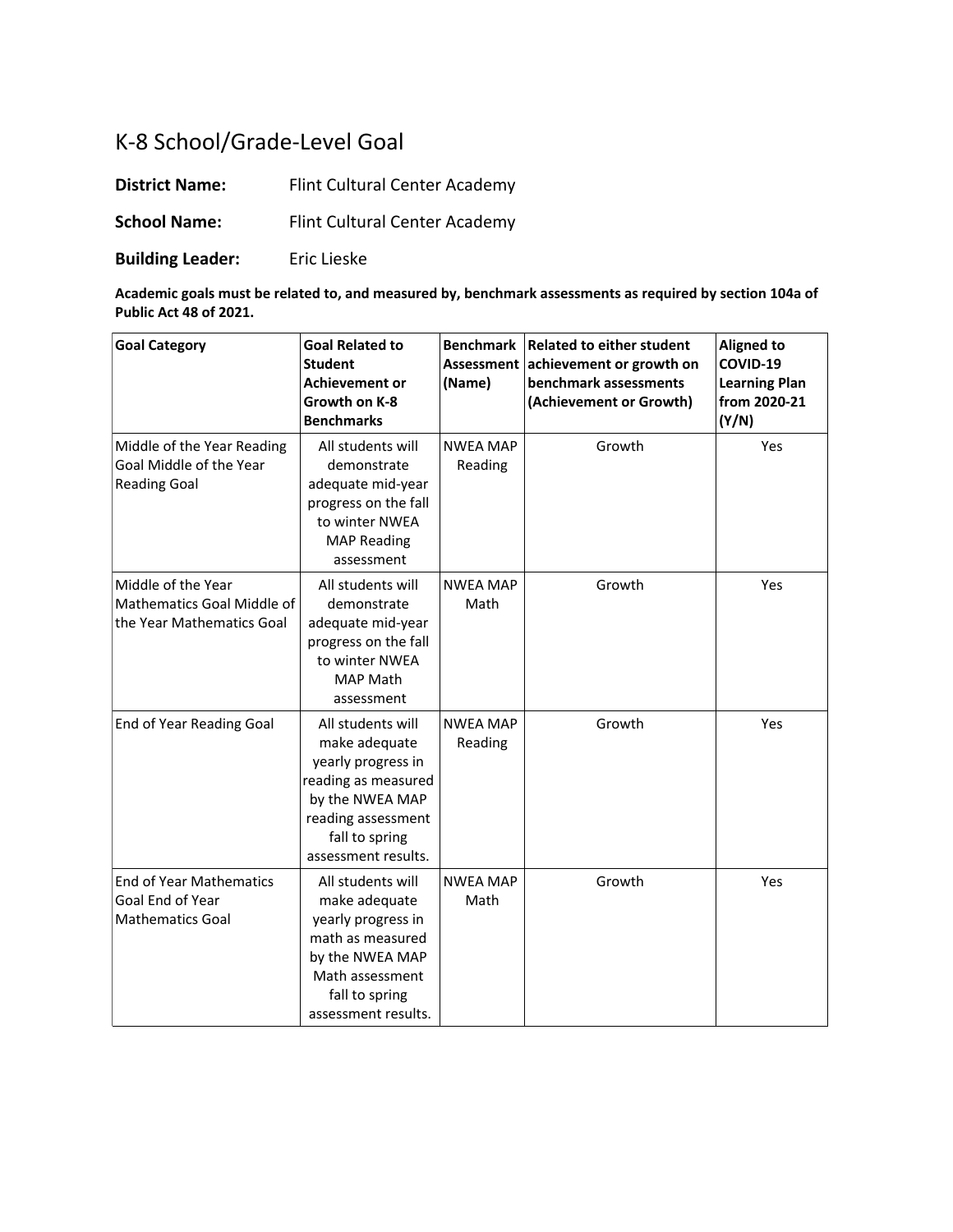| Middle of the Year Other-<br>academic or Non-academic<br>School Goal (Optional)<br>Middle of the Year Other-<br>academic or Non-academic<br>School Goal (Optional) |  | Select | Select |
|--------------------------------------------------------------------------------------------------------------------------------------------------------------------|--|--------|--------|
| <b>End of the Year Other-</b><br>academic or Non-academic<br>School Goal (Optional) End<br>of the Year Other-academic<br>or Non-academic School<br>Goal (Optional) |  | Select | Select |